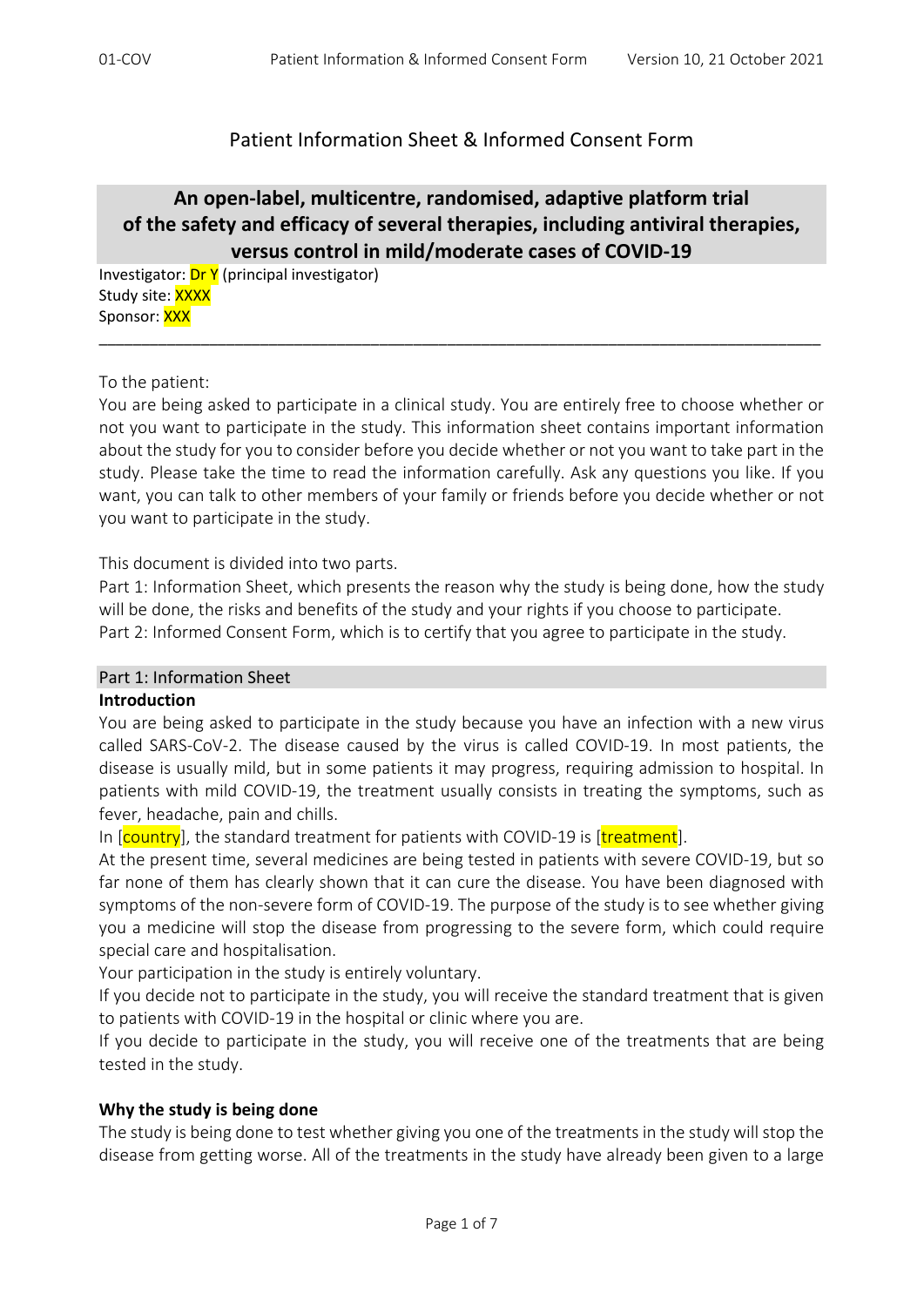number of patients with other diseases and generally they have been found to be safe. We want to know whether the treatments are also effective against COVID‐19.

During the study each patient will receive only one of the treatments. Some treatments may be added to the list of treatments, and others may be taken off the list.

If you are still under treatment and a treatment arm is dropped as ineffective the study personnel will inform you of this during your next visit or at the time your ethics/regulatory authorities will be informed. You have the choice at this time to stop your current treatment and to be treated under the current standard of care in [**ENTER COUNTRY NAME**]. If the treatment arm is dropped for safety reasons, your study investigator will inform you as soon as they have been informed by the Sponsor. The treatment will be stopped, and you will be treated under the standard of care in place in **[ENTER COUNTRY NAME**]

### **How the study is being done**

If you decide to participate, you will be asked to sign a form to confirm that you have understood the risks and benefits and that you agree to take part in the study.

Next, information about you and your medical history (including your vaccination statusfor Covid‐ 19) will be collected to be sure that there are no reasons why you cannot take the treatments in the study and that you are eligible to take part in the study.

If you are a non‐pregnant woman with childbearing potential, a urine pregnancy test will be performed to confirm your pregnancy status.

Ivermectin/Artesunate‐Amodiaquine (ASAQ) Arm:

Since the benefit of this tested treatment is not yet demonstrated in mild to moderate Covid‐19 patients, and as there is potentially a risk during pregnancy and for breast-feeding child, we have taken the decision that pregnant or breast‐feeding women, will not receive the ivermectin / ASAQ treatment. Initiation of pregnancy is not recommended during the trial for women who will receive this treatment. Should you become pregnant during the course of the study, please notify your study doctor immediately, the tested drug will be stopped. If you agree, we would like to follow the pregnancy until term to gather information regarding the pregnancy and the health of your newborn.

### Other treatment arms:

Pregnant or breast‐feeding women can be included in the study to receive the other drugs For the other drugs tested in this trial, should you be already pregnant at time of participating or become pregnant during the course of the study you must notify your study doctor. We need to follow the pregnancy until term to gather information regarding the pregnancy and the health of your newborn, unless if you disagree.

The same day or the next day, the study personnel will examine you, measure your blood pressure and heart rate, the level of oxygen in your blood and so on, to be sure that you can participate in the study. If you are eligible, you will then be assigned to one of the study treatments. Neither you nor the study personnel can choose which of the treatments you will receive. A computer will assign you to a group by chance, like a roll of the dice. You will start taking the treatment and you will continue to take the treatment for maximum 14 days, depending on which treatment you are on.

You or your doctor can stop the treatment at any time before you reach the end of the treatment period, and you are free to change your mind and stop participating in the study at any time. All you have to do is tell your doctor.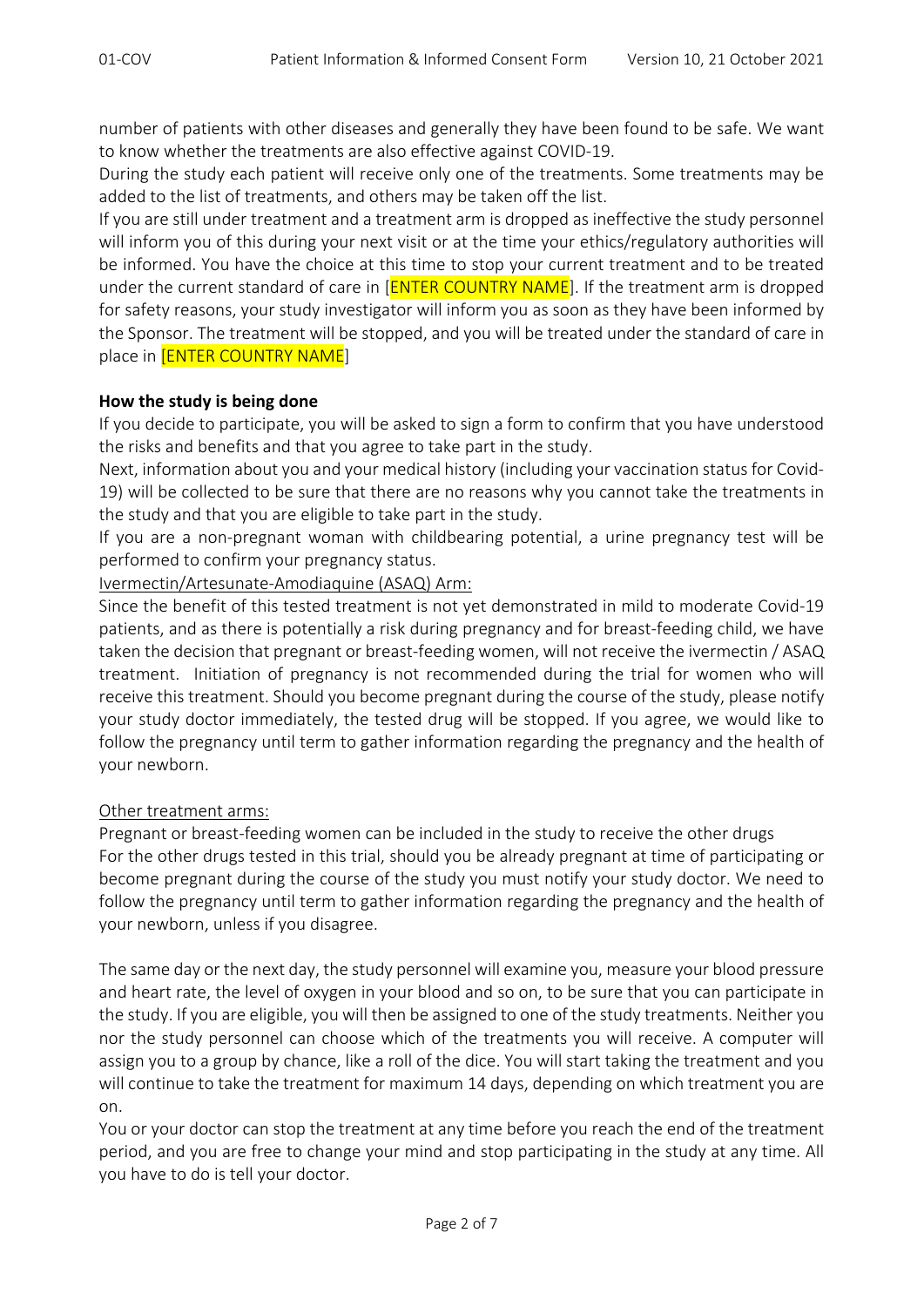The study treatments will be given to you at no cost. You will not be paid for your participation, but you may be reimbursed for any private transportation (according to local guidelines on Covid 19 pandemic) costs or for missed days of work related to your participation in the study. Ask the study doctor or a member of the study personnel for more information.

During the course of the study, you will have to return to the investigational centre three times: on Day 7, Day 14 and Day 21. On these days, the study personnel will examine you and do tests to see whether the disease is getting better or worse and to check that the treatment is safe for you. Some optional tests may include collection of a blood sample (5 millilitres or about 1 teaspoonful) to check that the treatment is safe, as well as chest x‐ray and/or CT‐scan at investigational centres that are equipped to do the tests and that do them as routine measures for patients with COVID‐ 19. The study personal will call you a last time at Day 35 for a final follow‐up on your health status.

In between the visits to the centre, you will have to fill out a questionnaire on your smartphone each day so your doctor can see whether the treatment is working and to check that it is still safe for you. If you do not have a smartphone, a member of the study personnel from the site will call you and ask you questions about your health. Based on your responses, your doctor may ask you to come at the site for additional visit.

At any time during the study, you can contact the study personnel if you have any questions or concerns or to inform them on any new symptoms or worsening of existing symptoms. Ask the study doctor or a member of the study personnel who you should contact and how.

Overall, your participation in the study is expected to last 22 days.

The study is also being conducted in other investigational centres in [**ENTER COUNTRY NAME**], and in more than 10 other countries in Africa. A total of 2000 to 3000 patients are expected to participate in the study. The first 300 patients will be adult men and women. Then, if the treatments are safe, children 12 years of age or older, may be allowed to participate.

### **Risks and Benefits of the Study**

All of the treatments in the study are taken by mouth as tablets or capsules or inhalation. They are all well-known and have been used to treat other diseases for many years. They have been given to a large number of patients and have been found to be safe overall. A few patients may have side effects (described below). There is also the unlikely possibility of a rare unexpected severe reaction to a treatment. The study treatments are listed briefly below. If you are currently under treatment, your doctor will ensure this is compatible with the treatment below before your inclusion in the study.

## *Paracetamol*

Paracetamol is used to treat patients with fever.

If you are in the group that receives paracetamol, you will take the drug up to 3 or 4 times a day with a maximum daily dose of 3 grams for no more than 14 days. Side effects with paracetamol are rare, but hypersensitivity including skin rash can occur.

### *Nitazoxanide/Ciclesonide*

Nitazoxanide is used to treat patients with parasites and viral infections. Ciclesonide is used to treat asthma and cold symptoms due to allergy.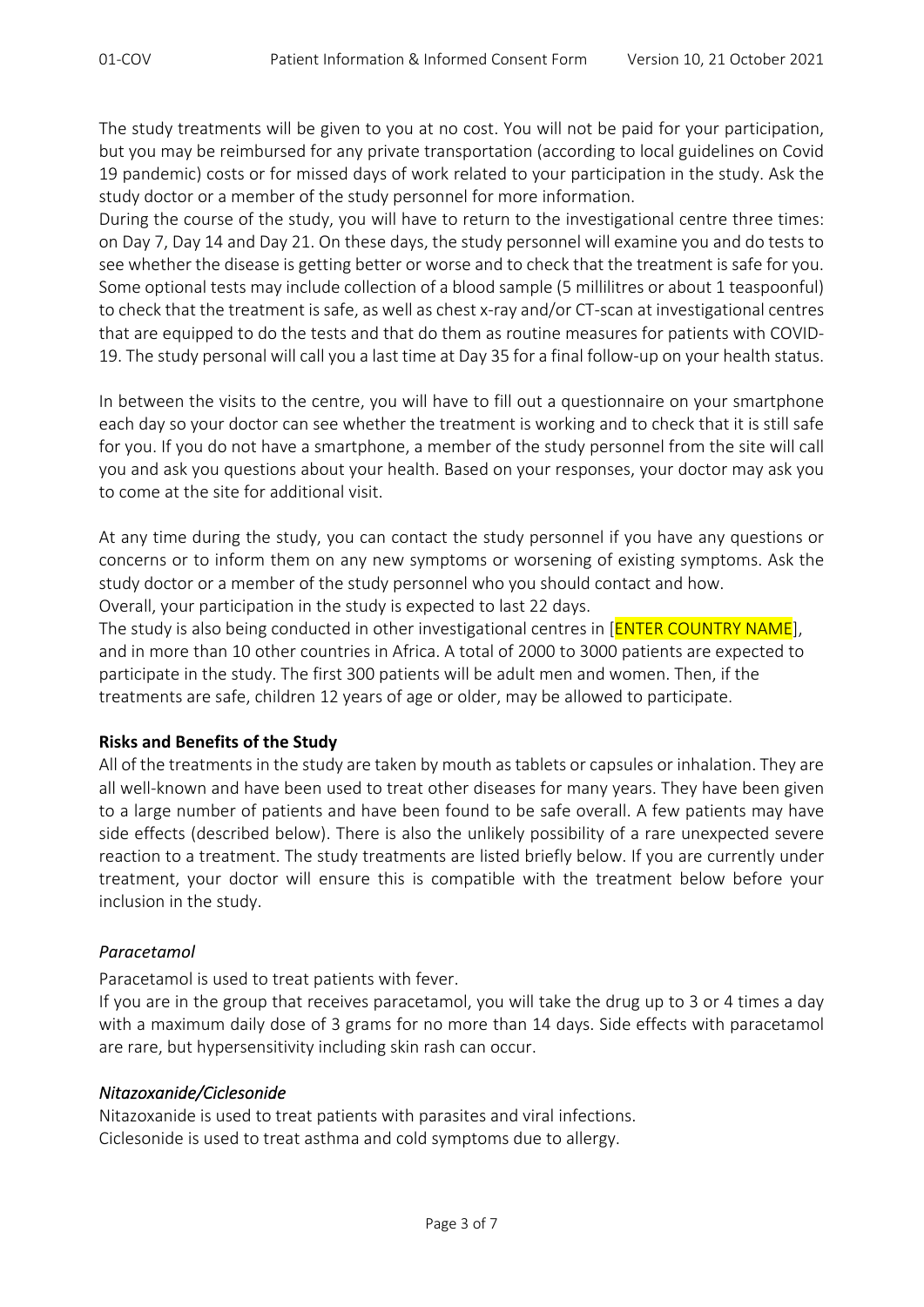If you are in the group that receives Nitazoxanide/Ciclesonide, you will take this combination for 14 days. You will receive 2 tablets of Nitazoxanide and you will have to inhale Ciclesonide 2 times, twice a day.

Nitazoxanide is usually well tolerated. The most common side effects are abdominal pain, headache, abnormal urine colour and nausea. Ciclesonide appears to be well tolerated. Rare adverse events were noted such as unpleasant taste in your mouth, nausea, vomiting, dry mouth or throat, mouth or throat burning sensation, infection in your mouth and changes in your voice, headache.

Although the 2 treatments have not been widely used in combination, given that the 2 individual treatments are safe, we do not expect any additional adverse effects with the combination of the 2 drugs.

## *Ivermectin/ASAQ*

Ivermectin is used to treat patients with parasites (like intestinal parasites among others) ASAQ is also used to treat patients with parasites (malaria).

If you are in the group that receives Ivermectin/ASAQ, you will be treated for 5 days:

- ASAQ: You will receive 2 tablets of ASAQ once a day during 3 days
- Ivermectin: You will receive this drug once a day during 5 days. The number of tablets will depend on your weight.

For both drugs, the tablets will be swallowed with water on an empty stomach.

ASAQ is usually well tolerated. The most common side effects are loss of appetite, abdominal pain, fatigue, difficulty to sleep, cough and dizziness (feeling of being lightheaded), abnormal urine colour and nausea.

Ivermectin appears to be well tolerated. The most common side effects are changes in your blood test measurements and rarely lesions your skin. Side effects to your eyes may also occur, such as reduction in visual acuity, blurred vision and sensitivity to bright light.

If you have parasite infection which are usually treated by ivermectin, you may have some specific adverse events depending on the parasite such as, constipation (difficulty to evacuate), diarrhoea, nausea, vomiting, dizziness, tremor, fever, headache, feeling of weakness, muscle and joint pain, sore throat, feeling of discomfort to breath, sweating, testicular pain, pruritus, rash, conjunctivitis, fever, increase of heartbeat and decrease in blood pressure in stand-up position.

Although the 2 treatments have not been widely used in combination, given that the 2 individual treatments are safe, we do not expect any additional adverse effects with the combination of the 2 drugs.

## *Fluoxetine/Budesonide*

Fluoxetine is used to treat patients with severe depression.

Budesonide is used to treat asthma.

If you are in the group that receives Fluoxetine/Budesonide, you will take this combination for 7 days. You will receive 1 tablet of Fluoxetine and you will have to inhale budesonide twice a day. Fluoxetine is usually well tolerated. The most common side effects are headache, nausea, difficulty to sleep, fatigue and diarrhoea.

In case of history of excessive vaginal bleeding disorders, you should inform your doctor before you start taking fluoxetine so s/he can advise you.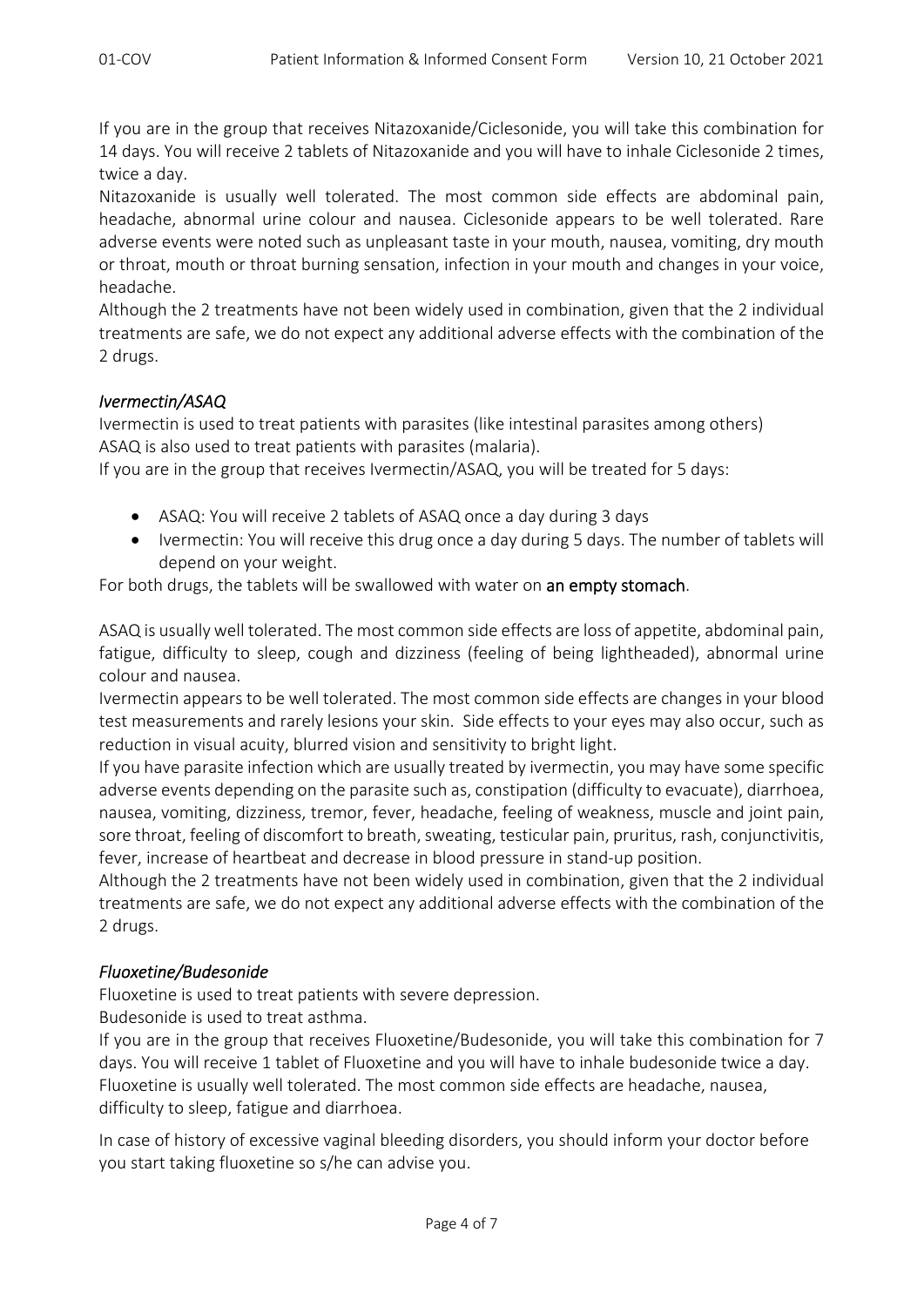If you are pregnant and take fluoxetine near the end of your pregnancy, there may be a risk of vaginal bleeding shortly after birth, especially if you have a history of bleeding disorders.

If you are pregnant, there is also a potential risk of a rare heart and lung condition for your baby known as persistent pulmonary hypertension of the newborn (PPHN). PPHN occurs when a newborn baby does not adapt to breathing outside the womb and might require intensive care. This risk has not yet been proven but it might exist.

However, if you are pregnant, you also have a higher risk to develop severe symptoms due to COVID‐19, therefore early treatment is important to avoid the severe symptoms.

If you are breastfeeding, please discuss with your physician the benefit and risk related to your participation in the study.

Budesonide appears to be well tolerated. The most common adverse events are cold or flu symptoms, respiratory infection, changes in your voice, headache, pain, back and joint pain, fever, infection in your mouth, indigestion, stomach virus, nausea, cough..

Although the 2 treatments have not been widely used in combination, given that the 2 individual treatments are safe, we do not expect any additional adverse effects with the combination of the 2 drugs.

Another possible risk is that the treatment you receive may not help you personally to get better, but the information collected in the study could help patients with COVID‐19 in the future.

There are also risks related to the examinations in the study. For example, to measure your heart rate, some patches will be attached to your chest, arms and legs to record your heartbeat. This can cause some discomfort or mild skin irritation. Collection of blood samples(optional) can cause pain, bruising, mild bleeding or light-headedness and, in rare cases, infection. Chest X ray and CT scans (both optional) will expose you briefly to a small, targeted amount of ionizing radiation. Ionising radiation may cause damage to the cells in your body. This is usually very minor and does not cause any serious damage,

The potential benefit of participating in the study is that the treatment you take may prevent progression of COVID‐19, which could require your hospitalisation. There may also be benefits for the community since your participation in the study may help prevent transmission of the virus to other people and learn which treatment is effective for COVID‐19.

### **Your Rights in the Study**

The study has been reviewed and approved by the ethics committee and the regulatory agency in [ENTER COUNTRY NAME].

You have the right to refuse to participate in the study. If you decide not to participate in the study, this will not have any effect on the quality of the medical care you receive for COVID‐19. If you decide to participate in the study, you are still free to withdraw from the study at any time without having to explain the reason.

If you withdraw from the study:

‐you will be asked to rapidly come at the site for a full assessment visit to ensure that you are safe. In addition, the site will invite you to come back for a last visit at Day 21 or will call you to inquire about your health status. The study personal will call you a last time at Day 35 for a final follow‐up on your health status.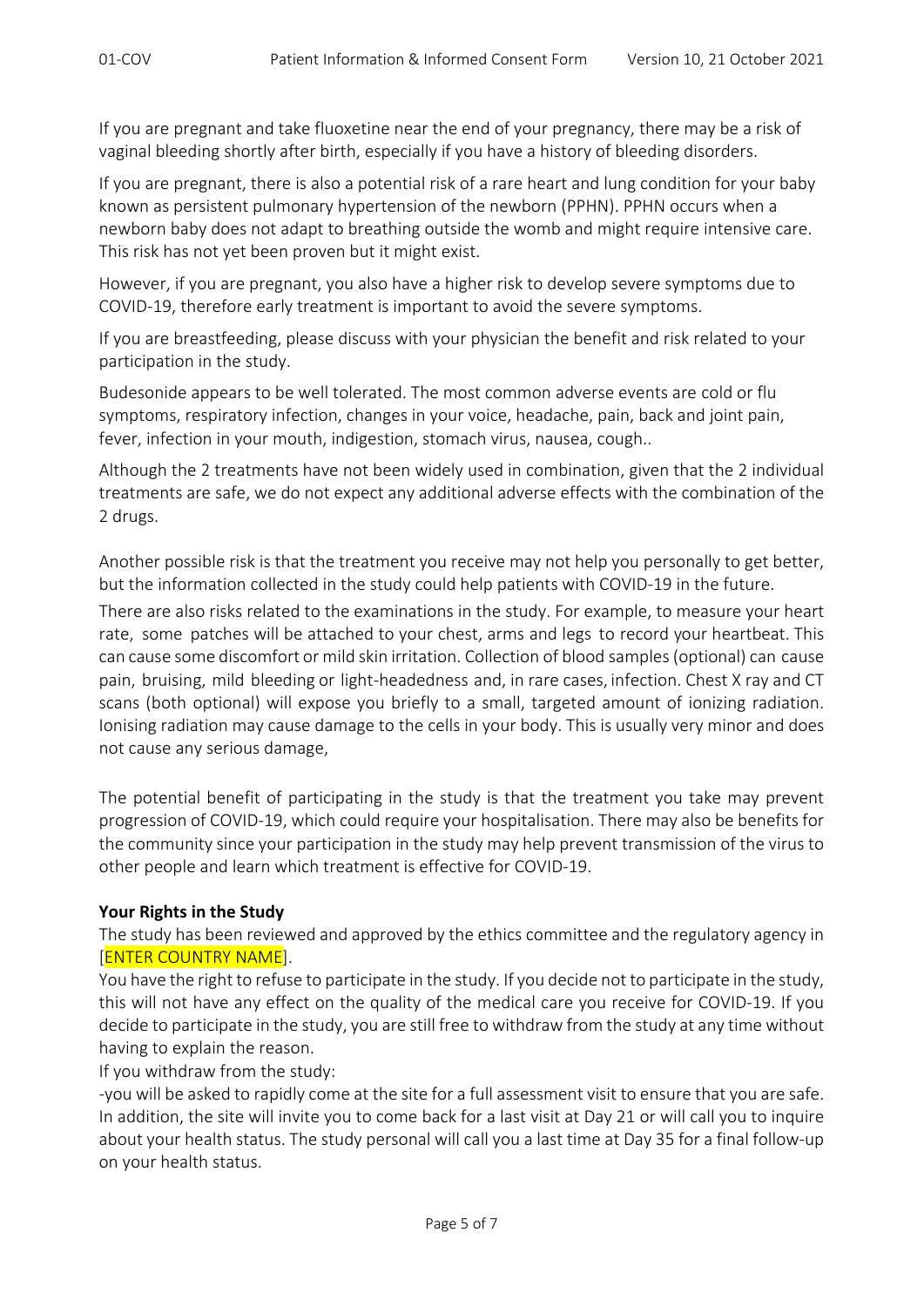‐you have the right to ask that no more data be collected concerning you, except data on your health if you stop the study because of a side effect of treatment. We will keep the information about you that we have already obtained, unless you disagree.

During the study, you might be contacted by phone or visited at home at least 3 times on different days, if either you are not completing the questionnaire or not attending a planned visit.

You have the right to receive information on the results of the study once the study is finished. Ask the study doctor or a member of the study personnel how to arrange to receive this information.

Personal data concerning you will be collected by the study personnel, stored in a computer and sent out of [**ENTER COUNTRY NAME**] to analyse the results of the study. In [**ENTER COUNTRY** NAME], there may be laws on the protection of personal data and, if so, these laws will be respected. In the personal data used in the study, it will not be possible to identify you personally. All identifying details will be removed so that only the study personnel will know that you participated in the study. The only exception may concern your diagnosis of COVID‐19 since, in some countries, it may be compulsory to report this information to government agencies. Personal data concerning you will be shared with other international research teams, so that research efforts on COVID‐19 around the world can be coordinated. The teams will not have any data that identifies you personally. If data concerning you are used in another study, you will not have to come back to the investigational centre or to fill out more questionnaires. Data concerning you, as well as information about the study will be kept for at least 25 years after the study ends. The sponsor of this study has obtained an insurance to cover any possible harm or injury that may be caused by participation in the study. If you get harmed or have questions about injuries as a result of being in the study, please inform study doctor or a member of the study personnel for

### **CONTACT PERSON IN CASE OF QUESTIONS**

If you have any questions concerning your participation in this study, your rights or if you think you have been harmed as a result of the study, you can contact, now, during, or after the study:

Study doctor/researcher name: Study doctor/researcher e‐mail: Study doctor/researcher telephone:

more information.